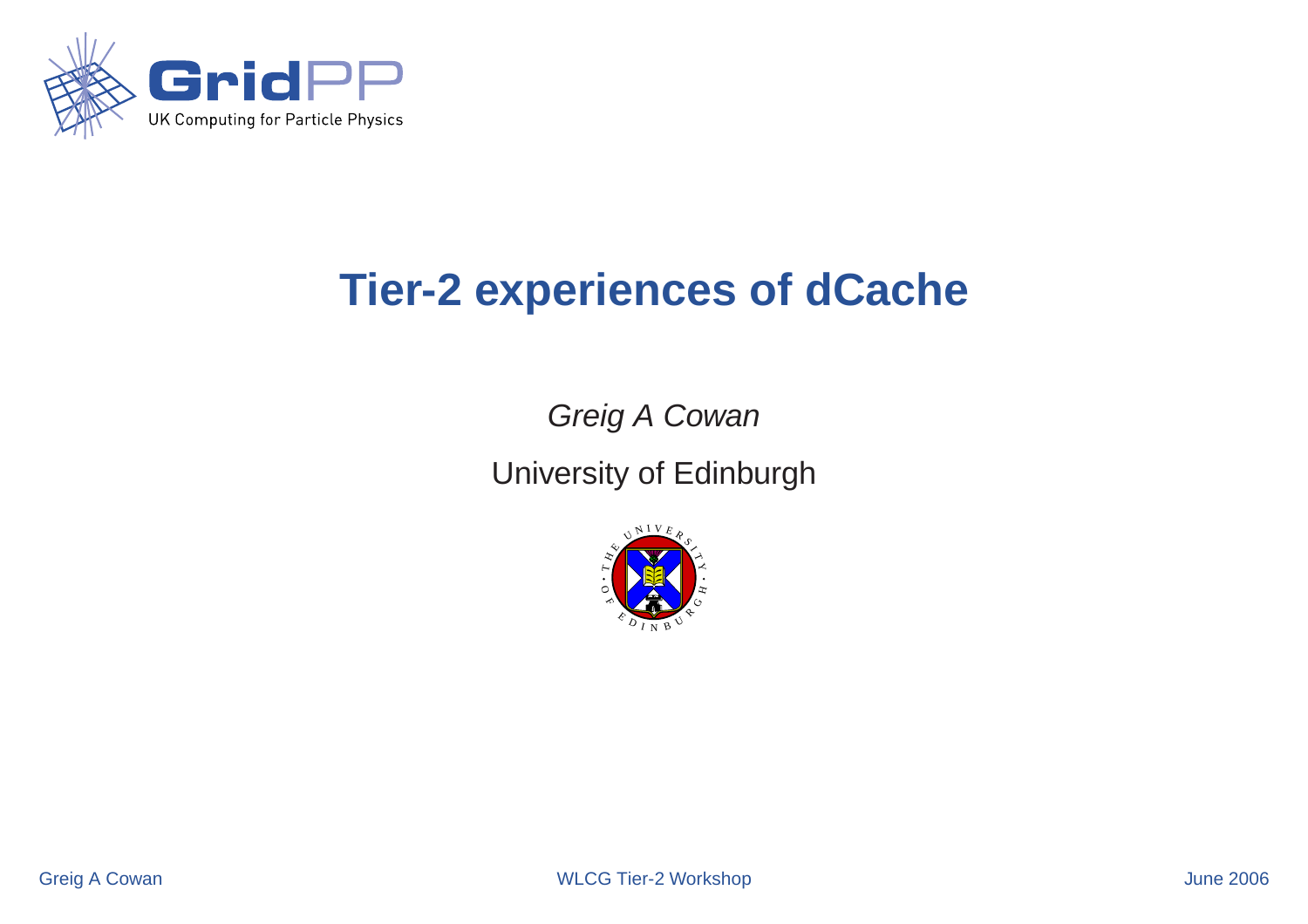



- 1. Storage at Tier-2's
- 2. What (GridPP) Tier-2's would like to see from dCache
- 3. Conclusions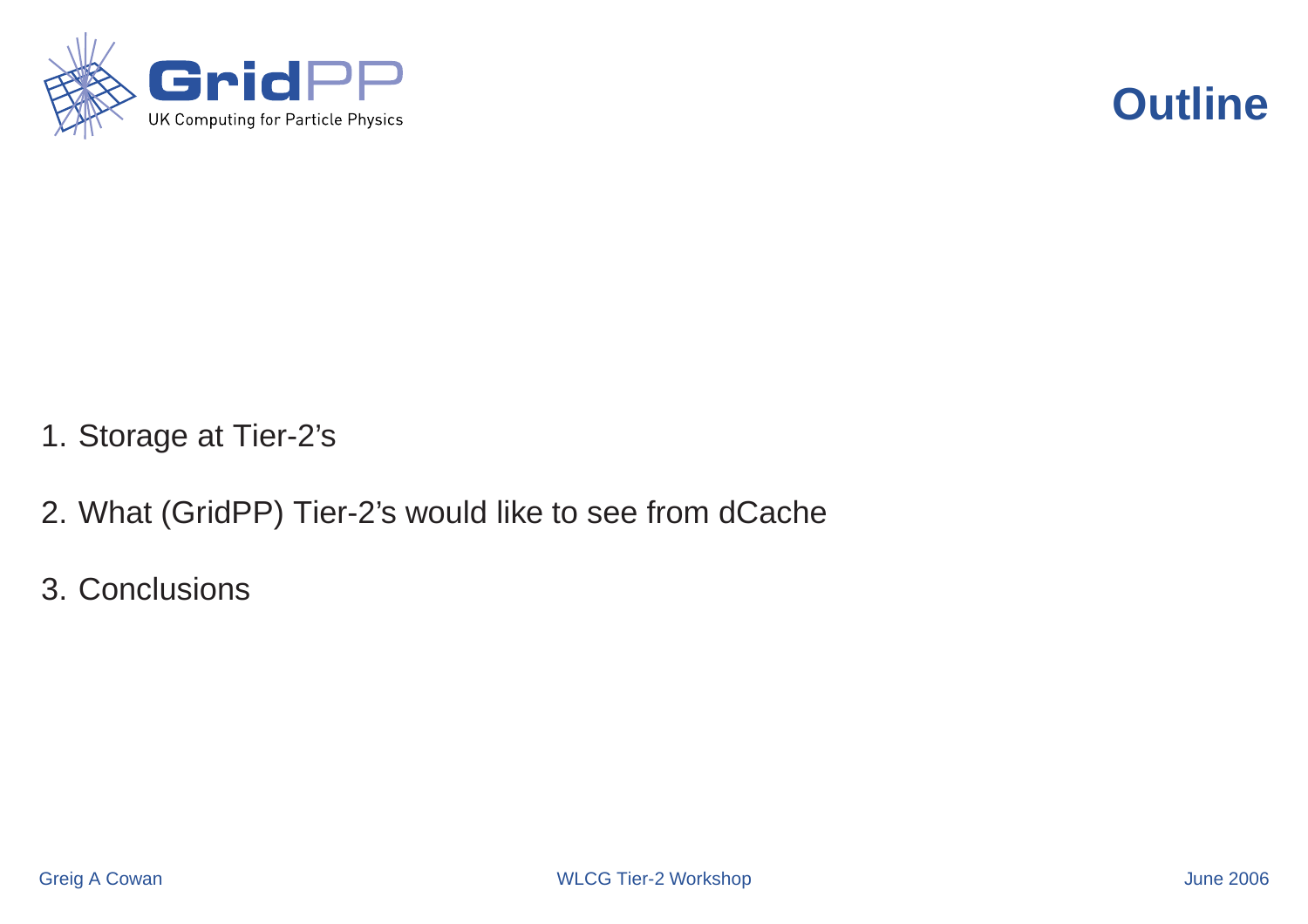



No such thing as **typical**, but there are some similarities.

- Limited hardware resources:
	- **–** One or two nodes attached to a few TB of RAID'ed disk.
	- **–** Some storage NFS mounted from another disk server.
	- **–** No tape storage.
- Limited manpower to spend on administering/configuring an SRM.
- Choice of SRM applications (dCache, DPM, StoRM ...)
- Require SRM to be optimised in order to handle the data flows from the LHC.
	- **–** GridPP service challenge set target for  $T1 \rightarrow T2$  transfer rate of  $\geq 300$ Mb/s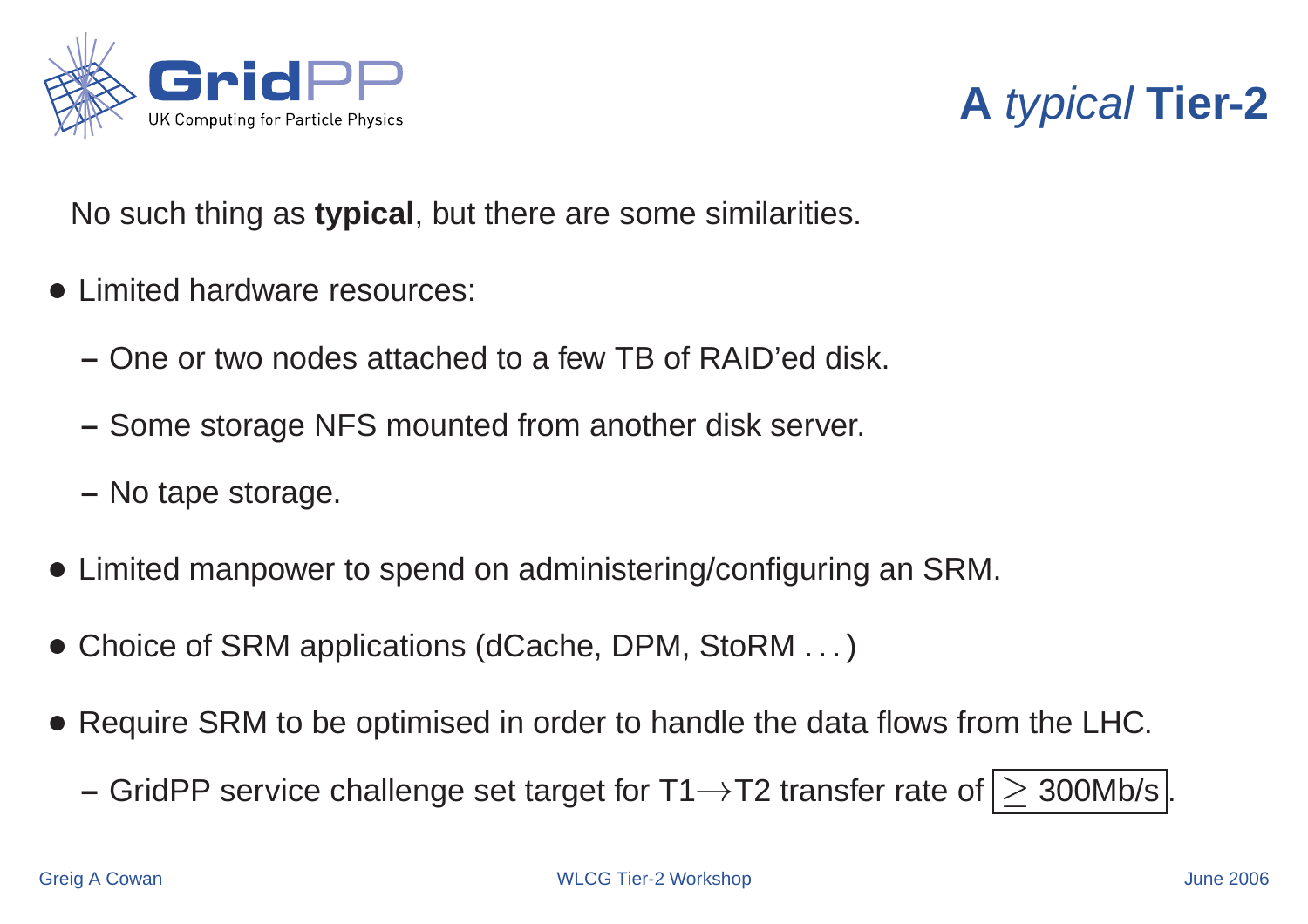

### **We would like to...**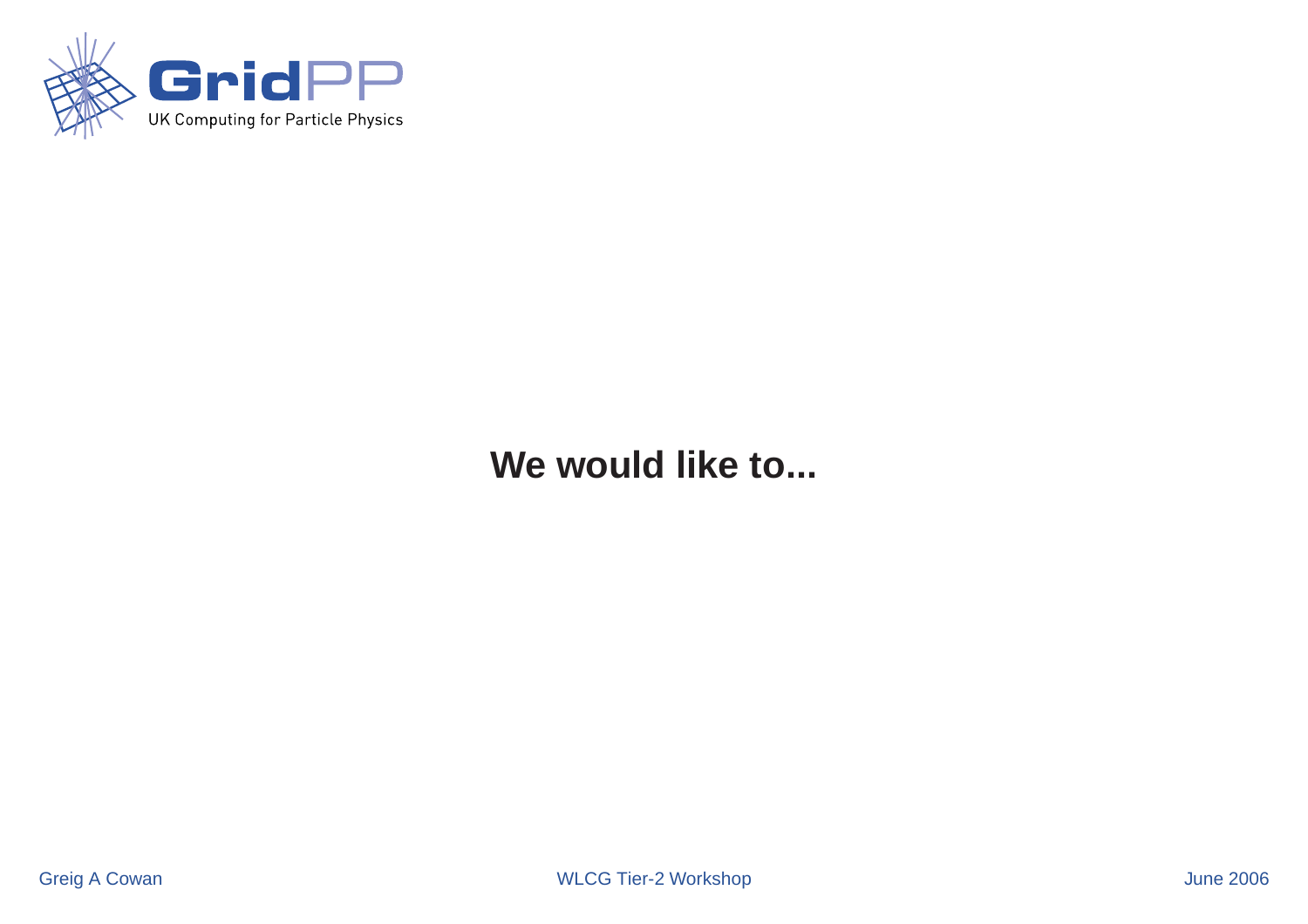



Find out how much storage is used/available per VO

- dCache information provider is integrated in YAIM and publishes via GIP.
- Requires that pools are assigned to VO specific pool groups.
- If pools shared between VO pool groups then a single VO can use up all available storage.
	- **–** T2s are not always able to give VO specific pools.
	- **–** Share partitions with other non-Grid users.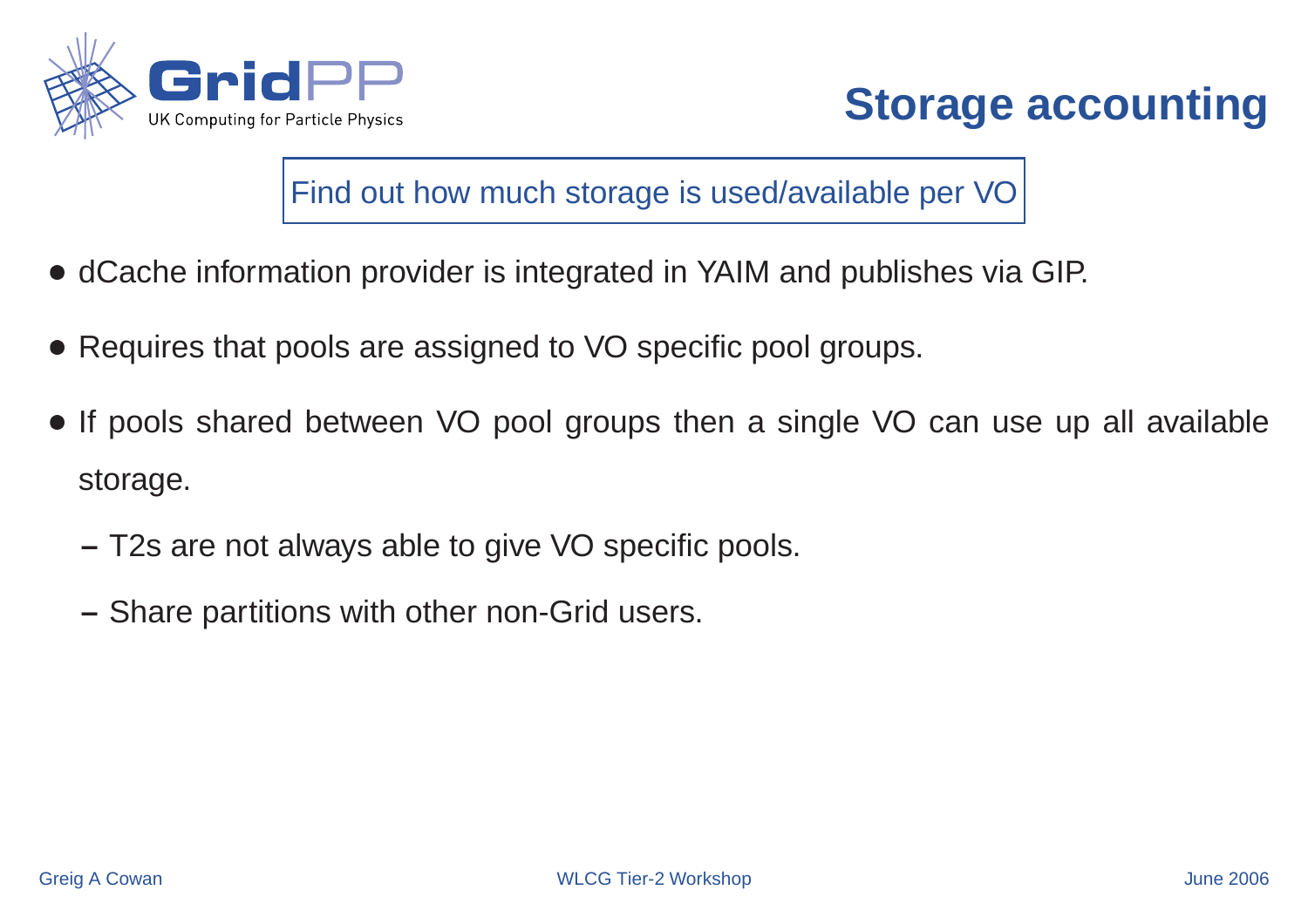



Find out how much storage is used/available per VO

- dCache information provider is integrated in YAIM and publishes via GIP.
- Requires that pools are assigned to VO specific pool groups.
- If pools shared between VO pool groups then <sup>a</sup> single VO can use up all available storage.
	- **–** T2s are not always able to give VO specific pools.
	- **–** Share partitions with other non-Grid users.
- Alternatively, can get used space per VO: [root:/pnfs/domain.ac.uk/data/]\$ du
	- **–** This is an expensive operation takes 50 mins on the PNFS server at RAL Tier-1.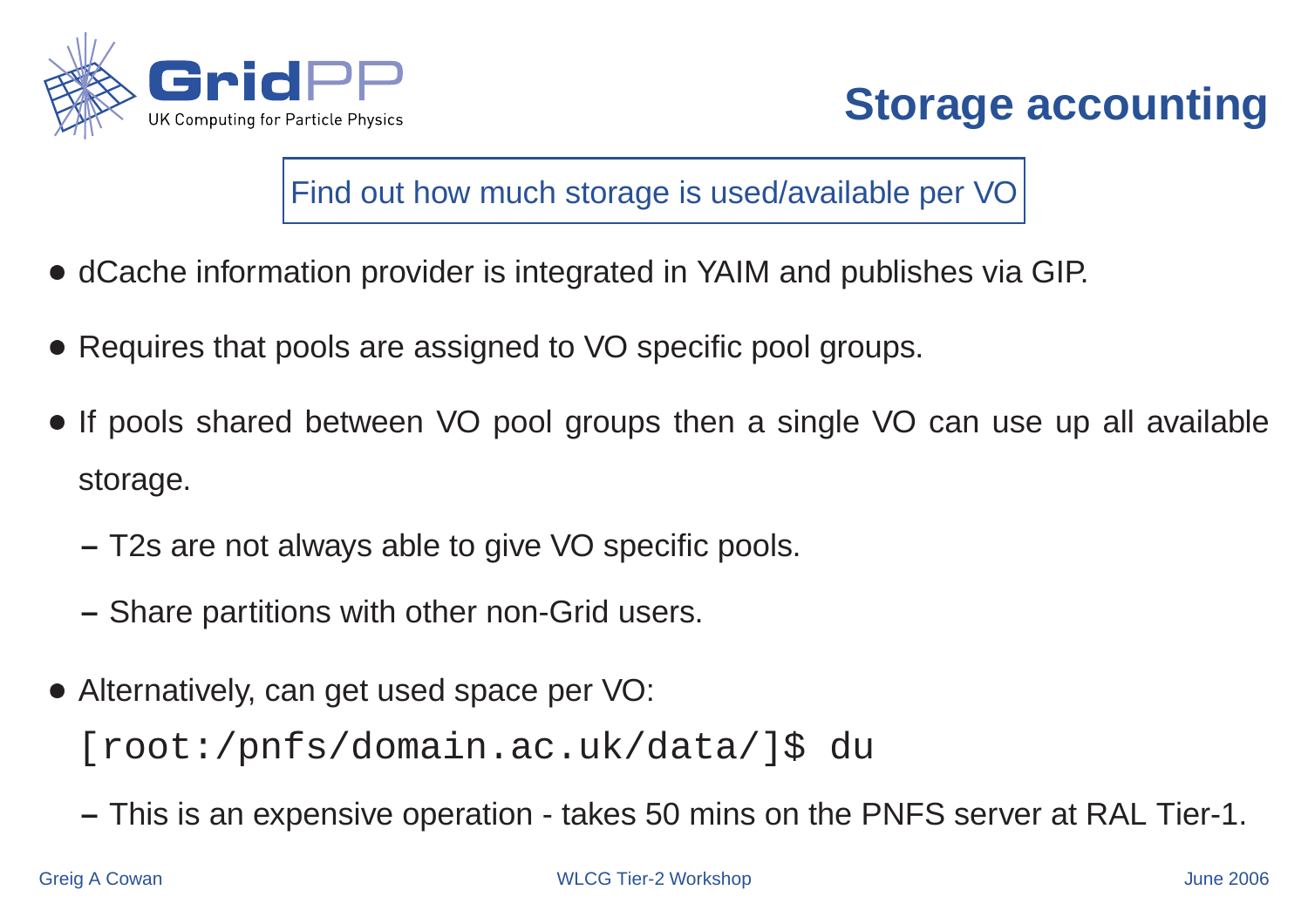



#### Set a quota on how much storage each VO (each user?) can use

- dCache cannot provide quotas using PNFS.
- Can set limits on VO usage only at the pool level.
- Sys-admins would like finer grained control of pool management. i.e.
	- **–** Allocate different size based on the VOMs role within a VO.
	- **–** Quotas within pools/pool groups would mean T2s do not have to set up more pools for each new  $VO \rightarrow$  improved service.
	- **–** Would allow dynamic changing of VO allocations.
	- **–** Performance improvement since data could be spread around multiple pools.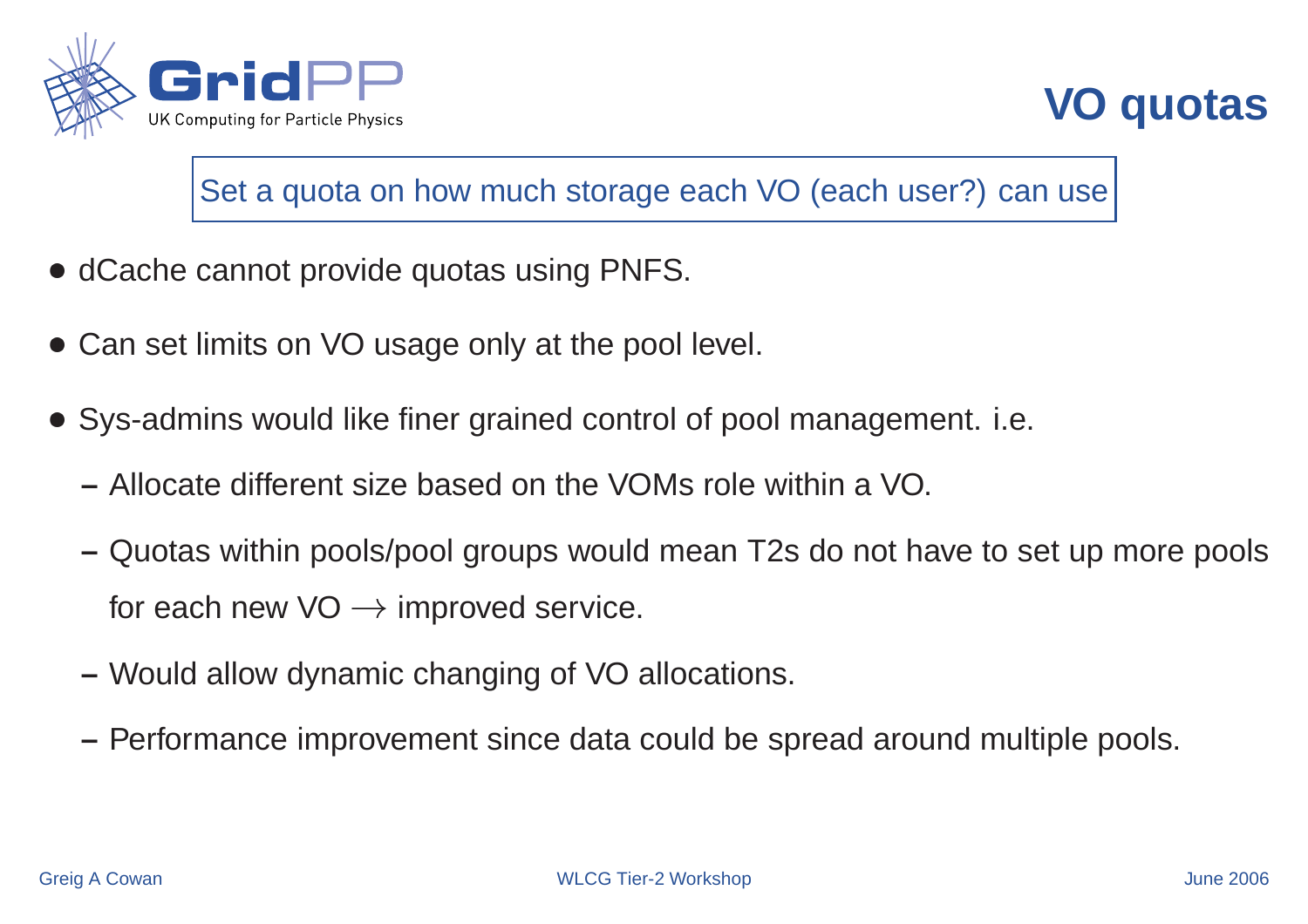



#### Set a quota on how much storage each VO (each user?) can use

- dCache cannot provide quotas using PNFS.
- Can set limits on VO usage only at the pool level.
- Sys-admins would like finer grained control of pool management. i.e.
	- **–** Allocate different size based on the VOMs role within a VO.
	- **–** Quotas within pools/pool groups would mean T2s do not have to set up more pools for each new  $VO \rightarrow$  improved service.
	- **–** Would allow dynamic changing of VO allocations.
	- **–** Performance improvement since data could be spread around multiple pools.
- Theoretically possible with **Chimera**, but time required to implement and test.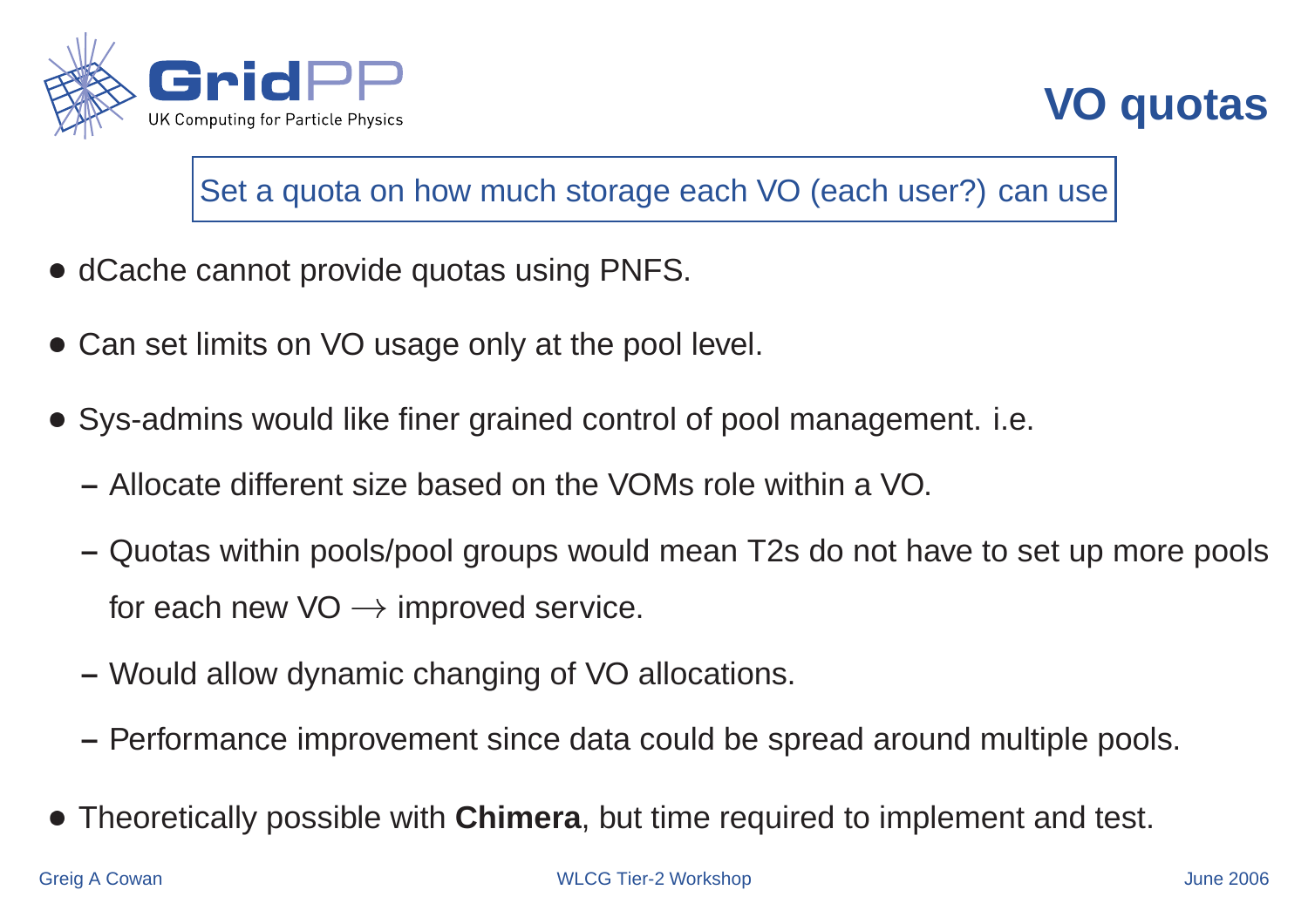

Utilise scripts to interface with and control dCache components

- Tier-2 sites do not typically have the resources for 1FTE to spend administering dCache.
- Would like pool management scripts for easy day-to-day running.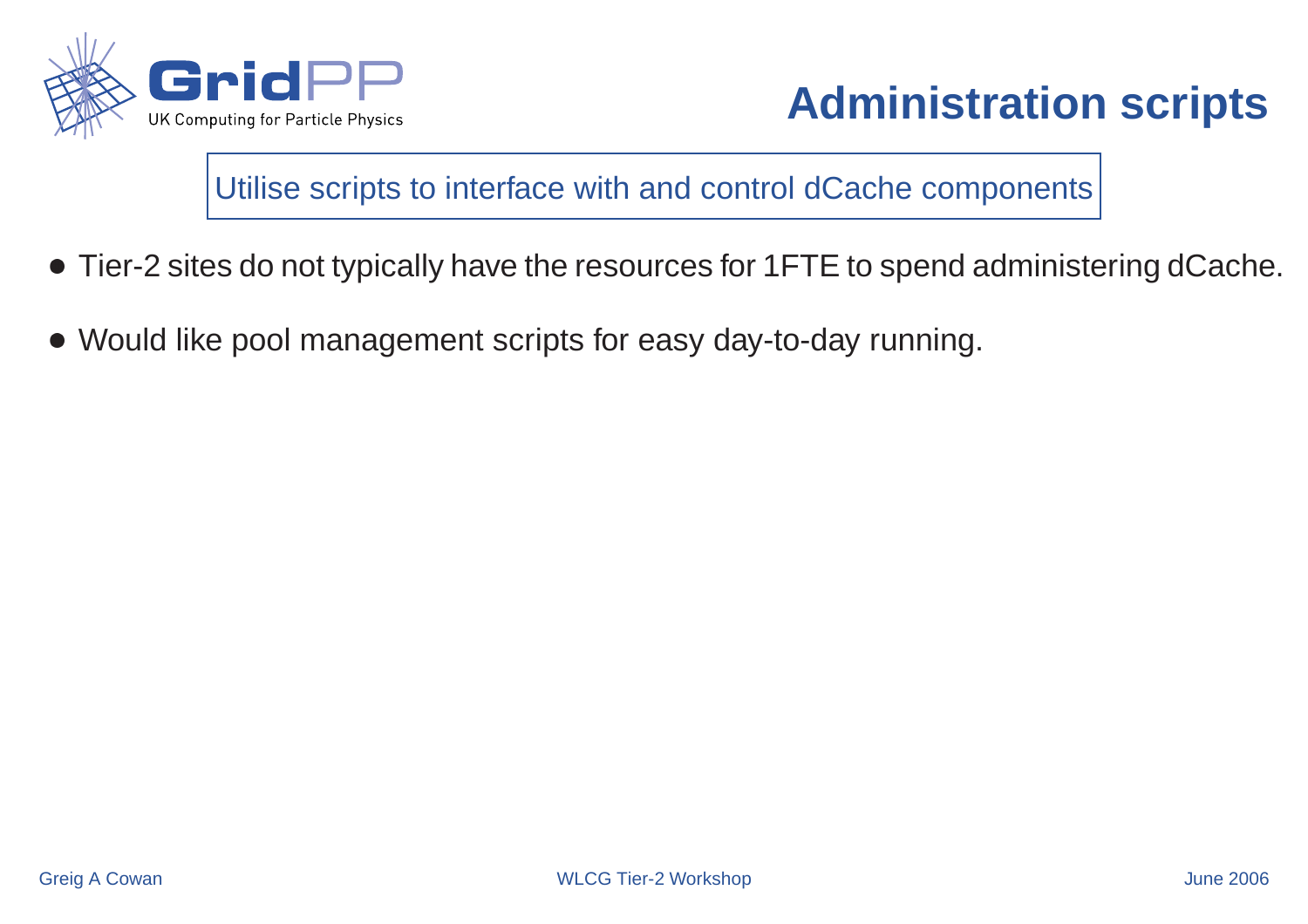

Utilise scripts to interface with and control dCache components

- Tier-2 sites do not typically have the resources for 1FTE to spend administering dCache.
- Would like pool management scripts for easy day-to-day running.
	- **– Draining <sup>a</sup> pool** so that it can be taken offline for maintenance or reconfiguration.

dCache CopyManager is available.

Could multiple destination pools be used?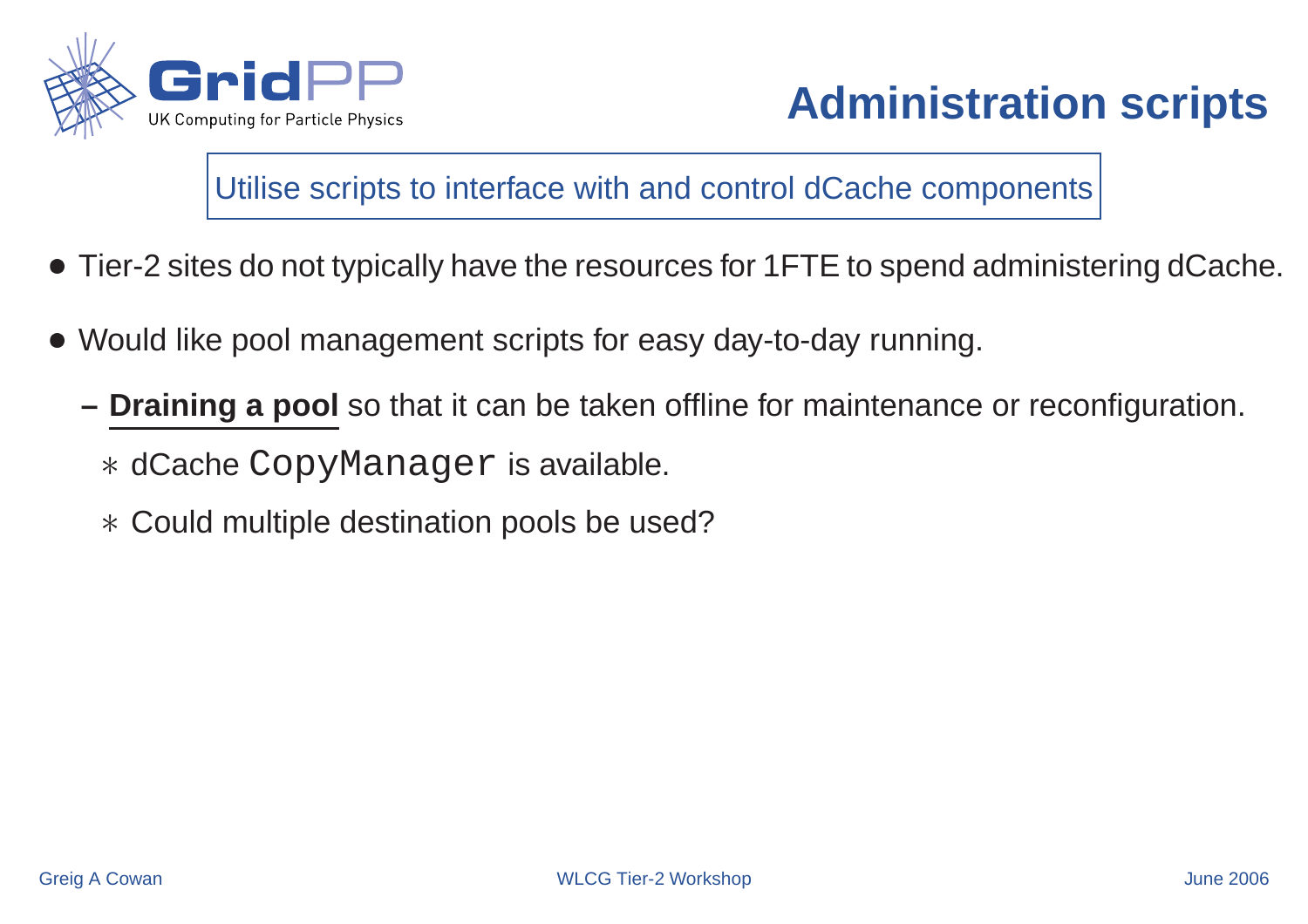

Utilise scripts to interface with and control dCache components

- Tier-2 sites do not typically have the resources for 1FTE to spend administering dCache.
- Would like pool management scripts for easy day-to-day running.
	- **– Draining <sup>a</sup> pool** so that it can be taken offline for maintenance or reconfiguration.

dCache CopyManager is available.

Could multiple destination pools be used?

- **–** DB consistency checker.
	- Are all my PNFSid files in PNFS?

[root:/pnfs/domain.ac.uk/data/]\$ pathfinder list-of-ids.txt

- The list of files should be PNFSid's or paths.
- Output is list of PNFSid files that can be deleted.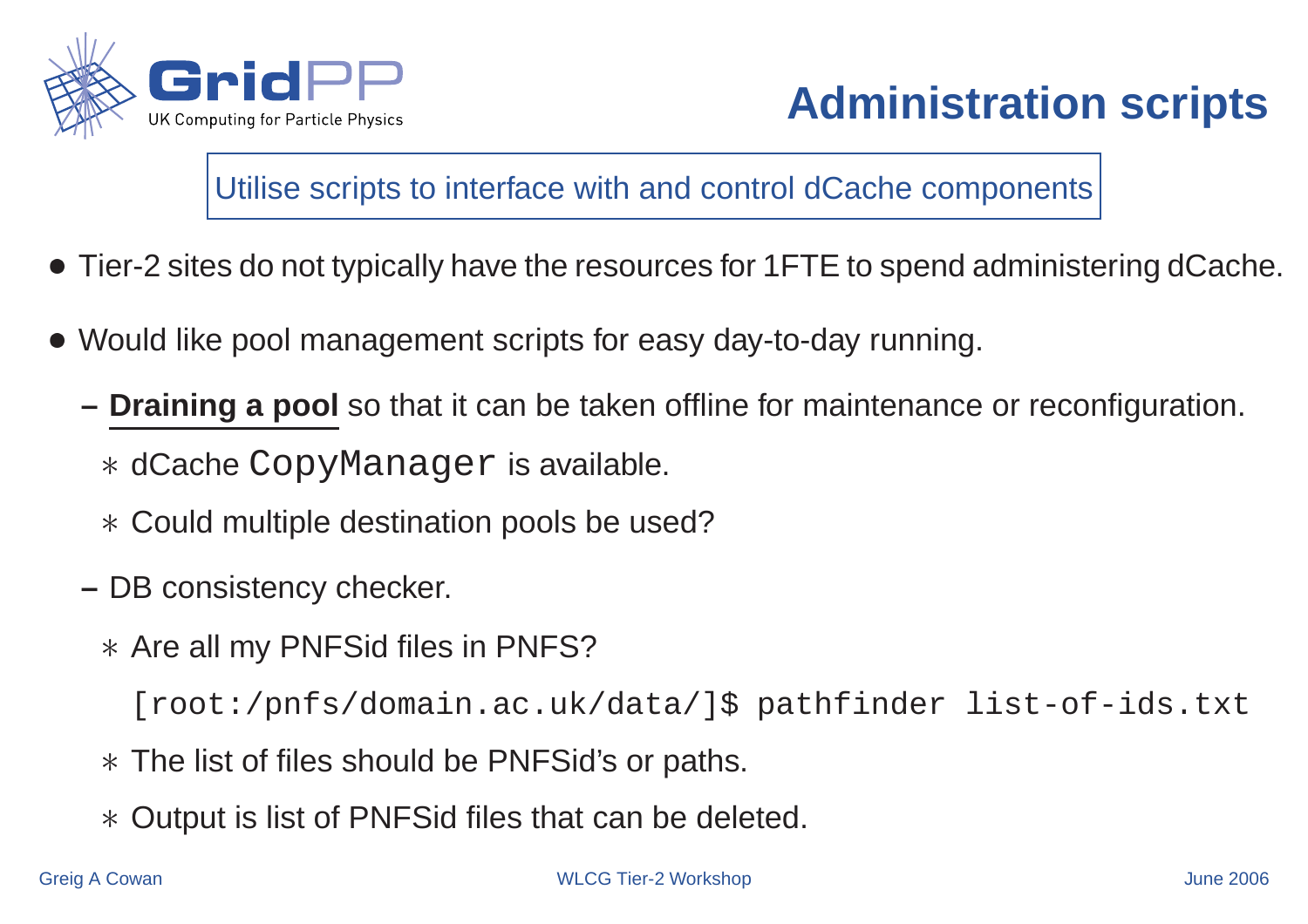

# **Administration scripts (2)**

- Finding the pool that erroring files are meant to be on.
- Checking files have gone to and from HSM after they have moved.
- Tracking down partial file transfers and deleting the leftover file.

Feature request:

- File permissions manager as PNFS does not support the sticky bit.
	- **–** CMS Phedex makes this important.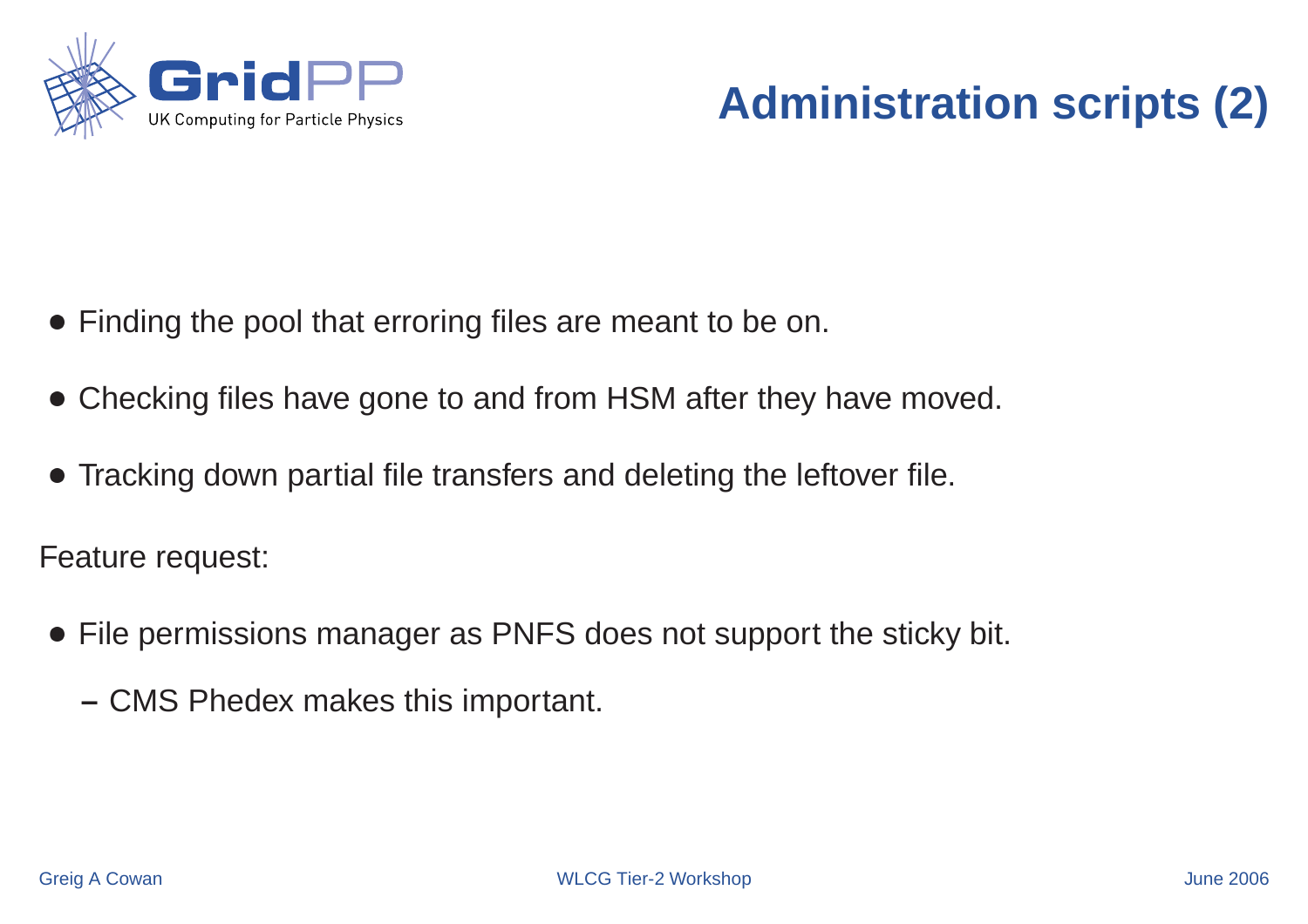

## **Hierarchical Storage Management**

Be able to easily interface dCache with an HSM backend

Use case:

- Edinburgh T2 will use SAN storage mounted over NFS as <sup>a</sup> HSM backend.
	- **–** NFS mounted disk pools did not perform well when writing.
- Custom scripts have to be written by the site to interface with their own HSM backend.
- Lack of manpower at T2s to setup such an HSM interface may impede use of this functionality.
	- **–** Would be good if HSM scripts were made available for study.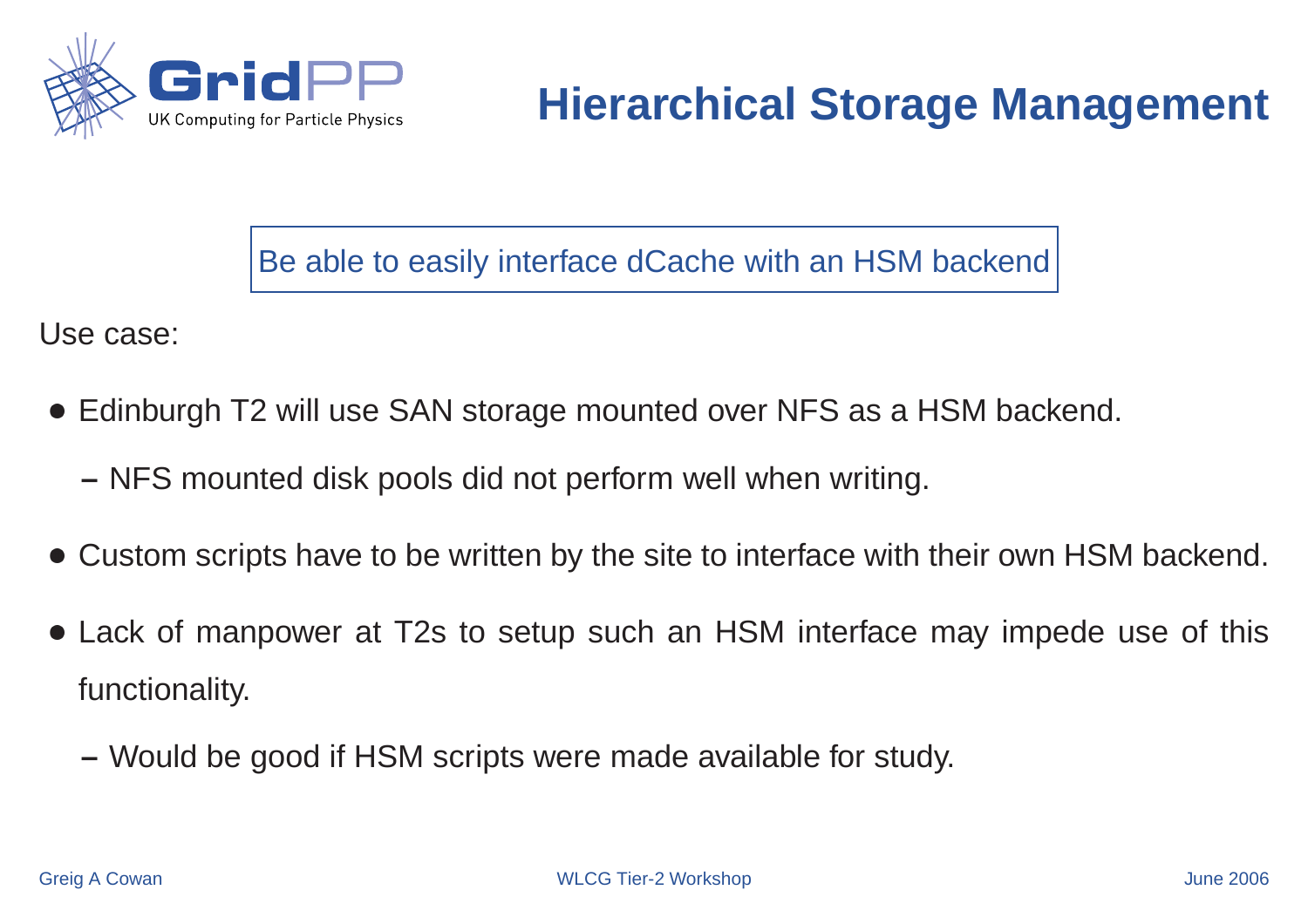



Have improved logging for accounting/monitoring/security

- DNs recorded for srmPuts, srmGets and srmCopies when your dCache is the source SRM, not when your dCache is the destination.
	- **–** Security issue.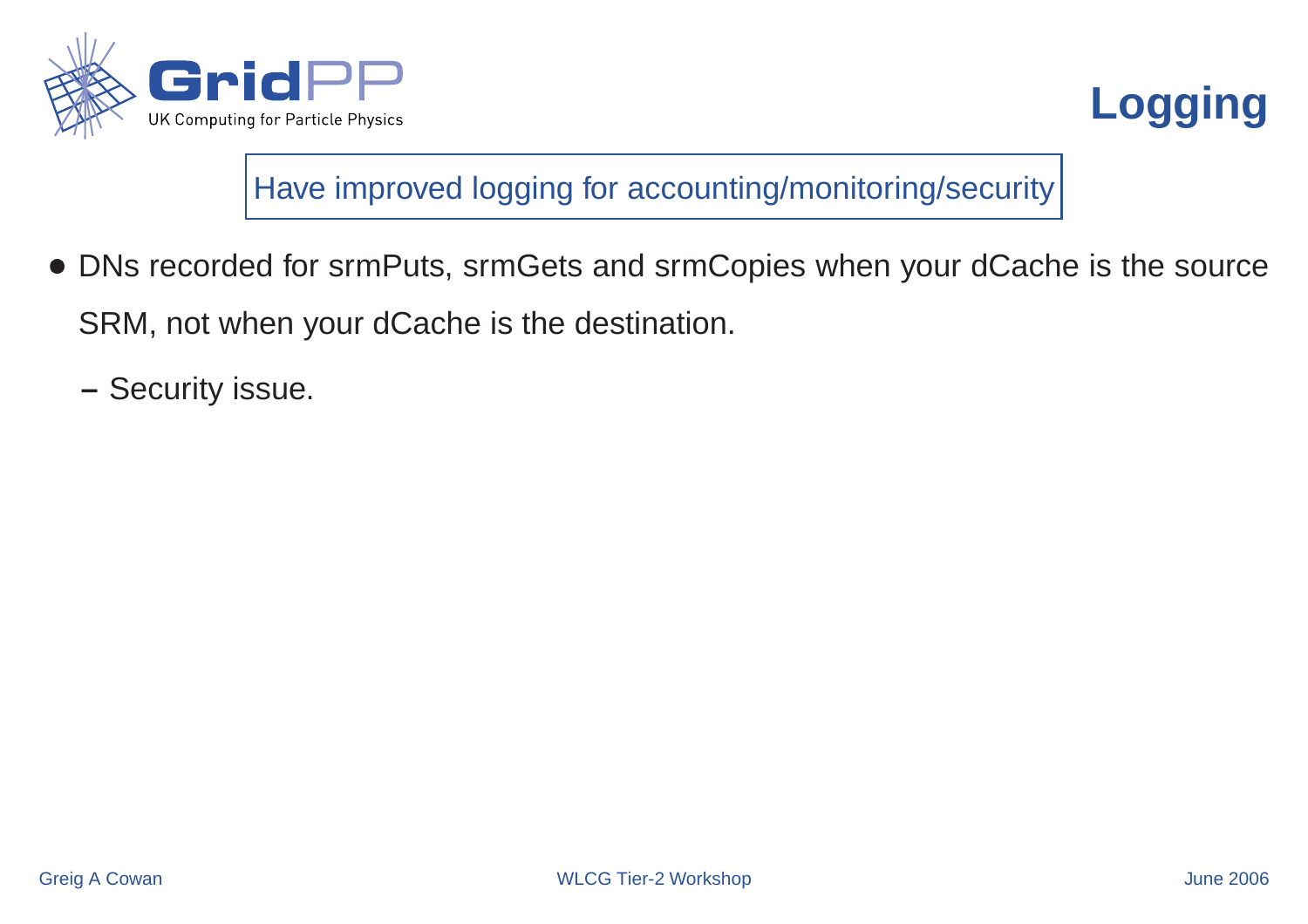



Have improved logging for accounting/monitoring/security

- DNs recorded for srmPuts, srmGets and srmCopies when your dCache is the source SRM, not when your dCache is the destination.
	- **–** Security issue.
- dCache GridFTP logs cannot be used to publish into R-GMA. Need to query the billing database.
	- **–** Cannot use GridView to monitor data transfers.

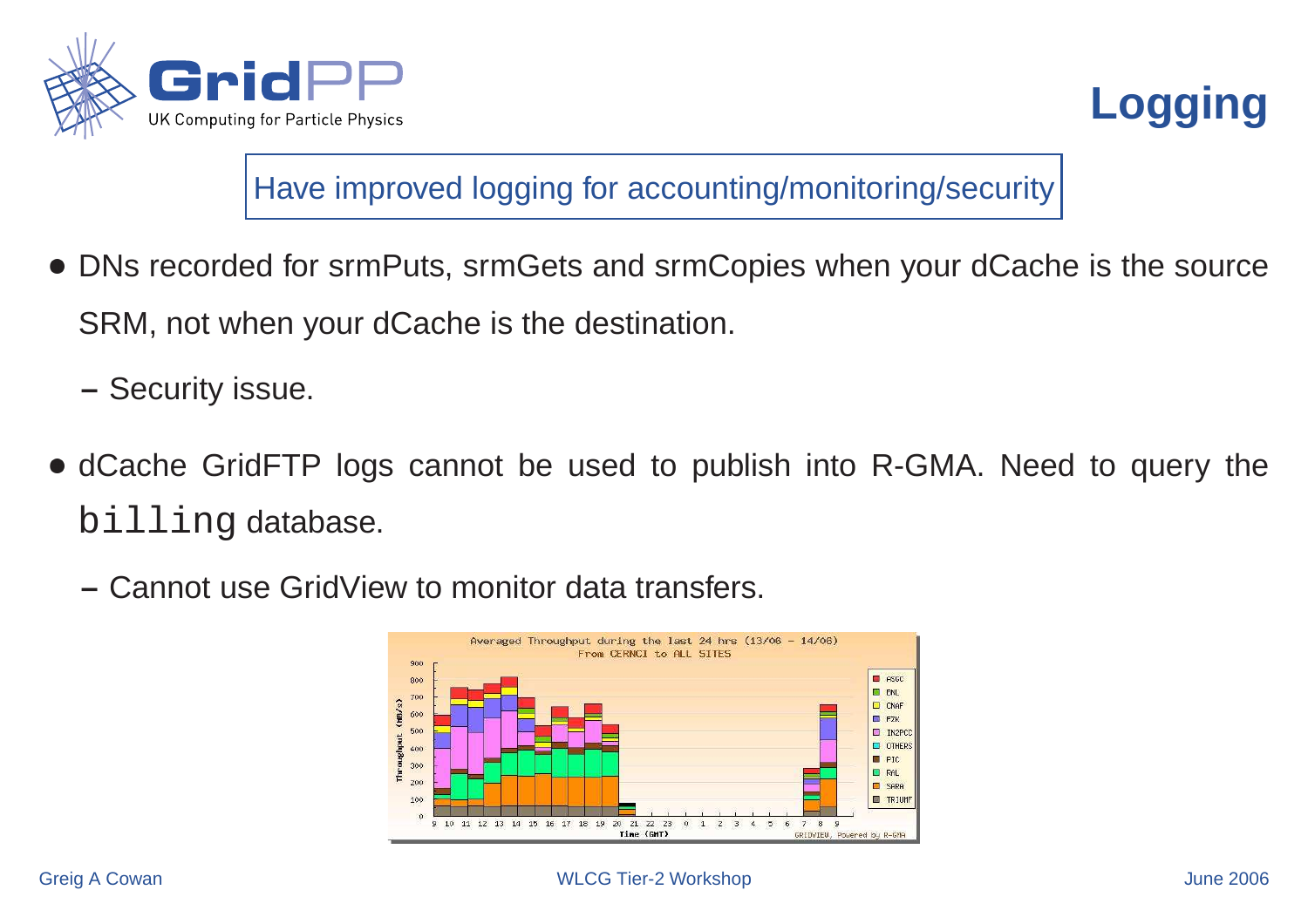



#### See an improvement in the user-friendliness of dCache error/log messages

- Very scary for those new to dCache.
- Multiple (sometimes repeating) messages at same time stamp.
	- **–** Difficult to grep logs to discover the result of an admin action.
- Log bloat.
- strace has been used to debug dCache behaviour.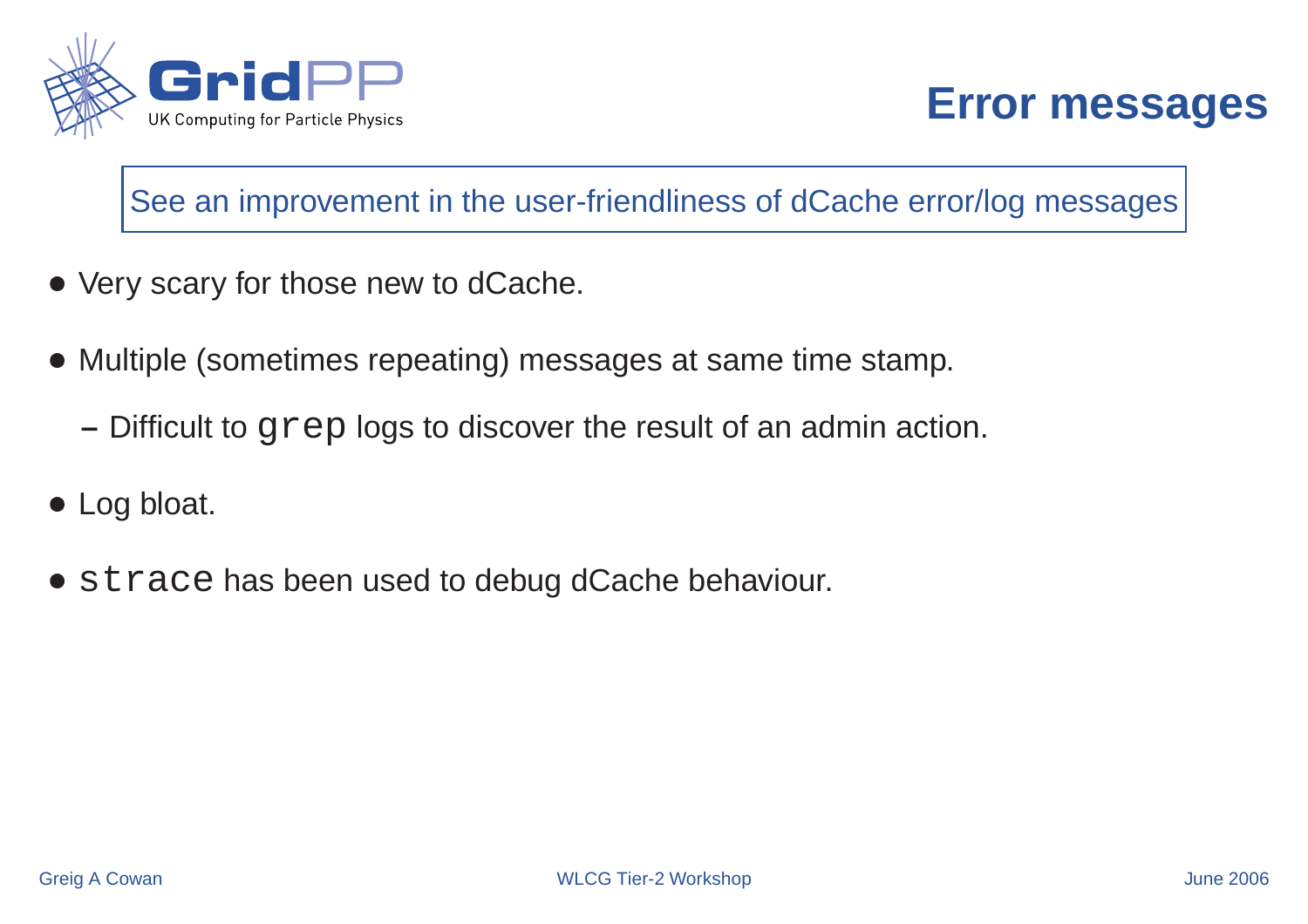



#### See an improvement in the user-friendliness of dCache error/log messages

- Very scary for those new to dCache.
- Multiple (sometimes repeating) messages at same time stamp.
	- **–** Difficult to grep logs to discover the result of an admin action.
- Log bloat.
- strace has been used to debug dCache behaviour.

Suggestions:

- Creation of a list of common messages?
- Integration of dCache logging with syslog?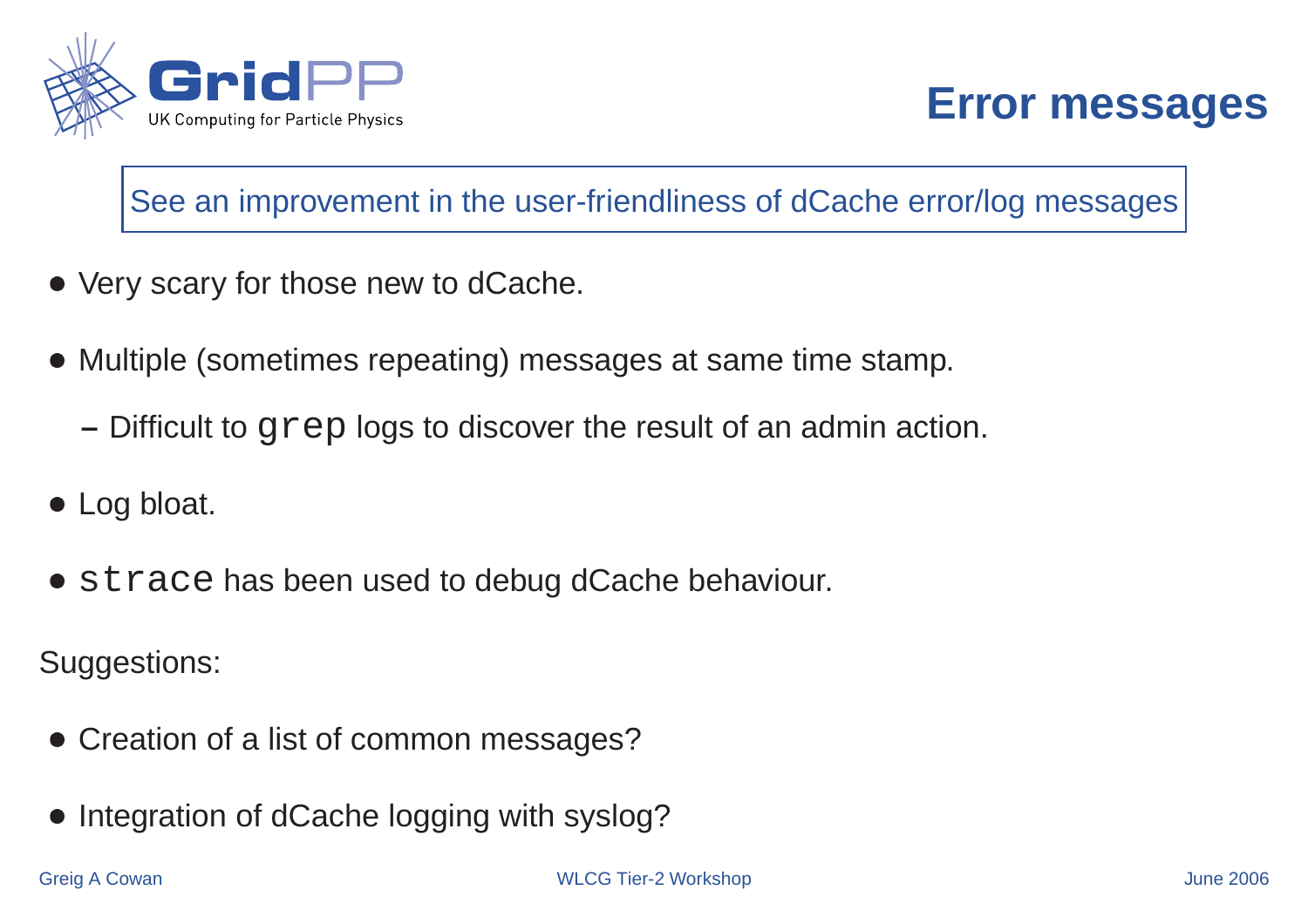



Admins would appreciate tools to be able to identify bottlenecks

- Optimal mover queue size for each access method.
- Tuning of configuration parameters (\*.batch files).
	- **–** Unclear what these parameters do. Should we be changing them?
- There is a tool in the GUI admin interface...
	- **–** could this be extended to show information about these parameters?
	- **–** could it show the effect of making changes to the configuration?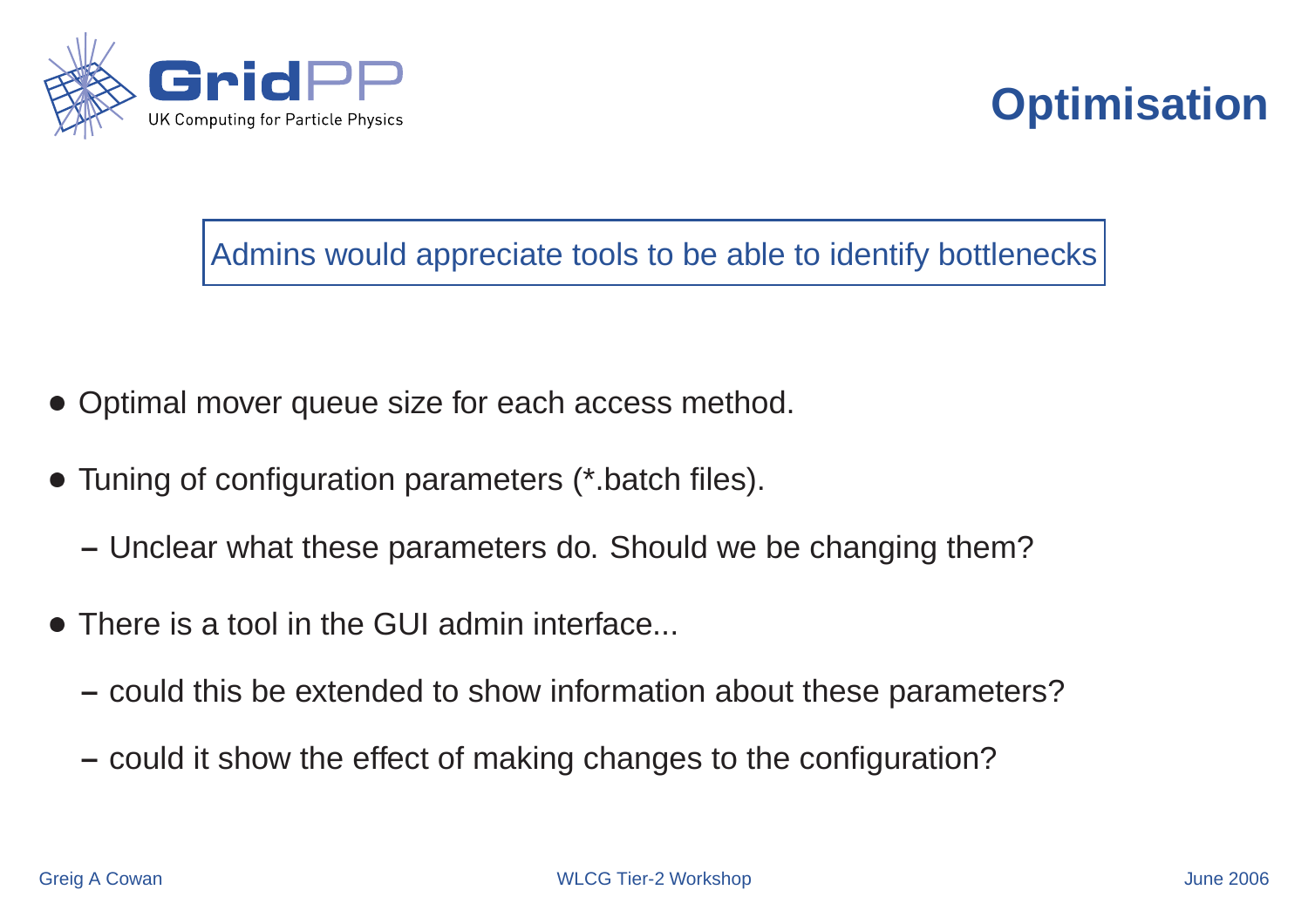

### **Bulk requests optimisation**

- There are reports that when allocating pools to <sup>a</sup> bulk file upload, dCache uses the same pool for all the files.
- This not a load balanced utilisation of resources.
- dCache.org know about this and has been resolved.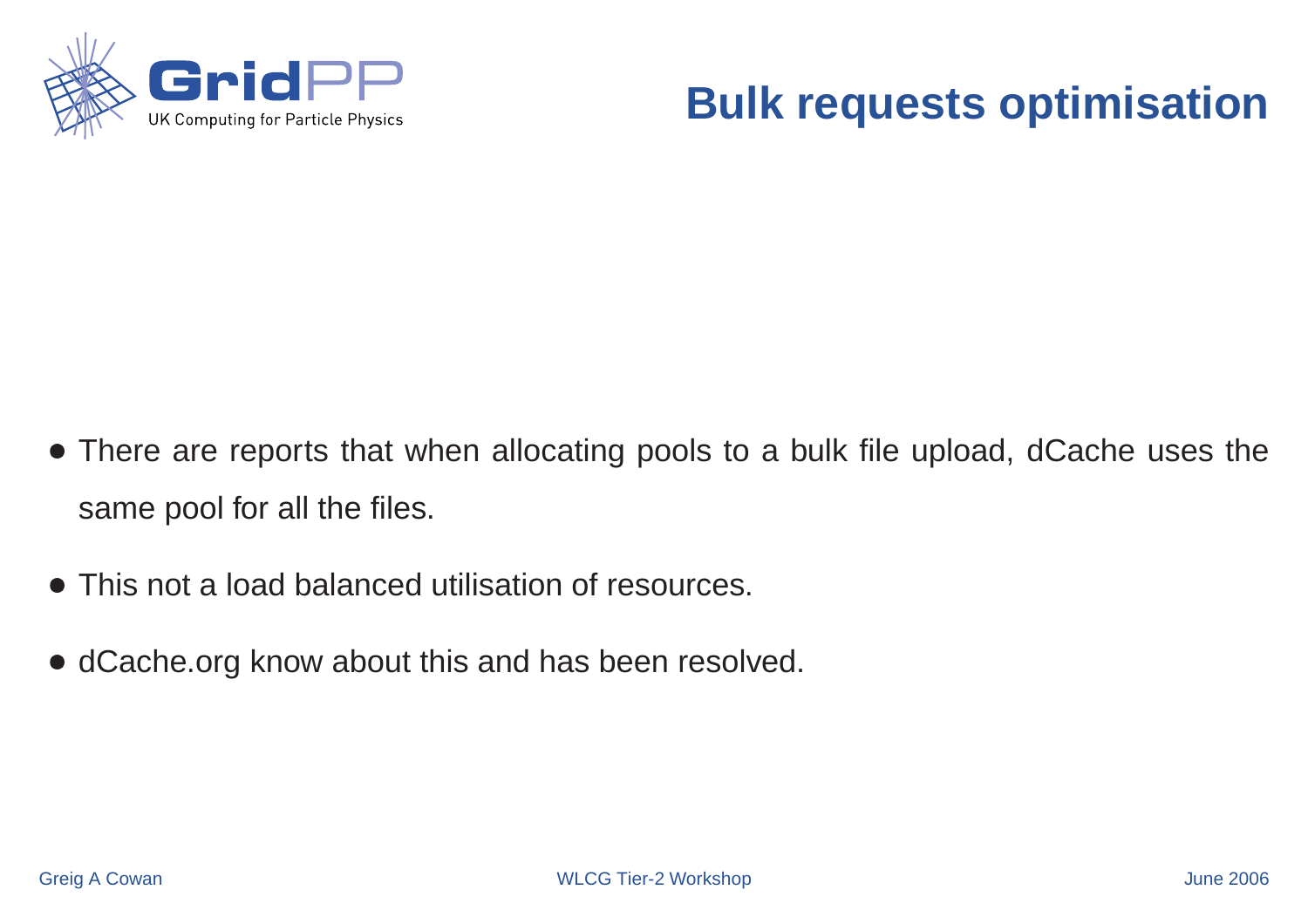



### GridPP would like to perform some interoperability testing between SRM v2 servers

- Testing of existing SRM v2 servers, even if they just support srmPut's and srmGet's.
- This could help with the debugging of the forthcoming SRM v2.2 release.
- Would also like to test additional functionality like pinning and reservations.